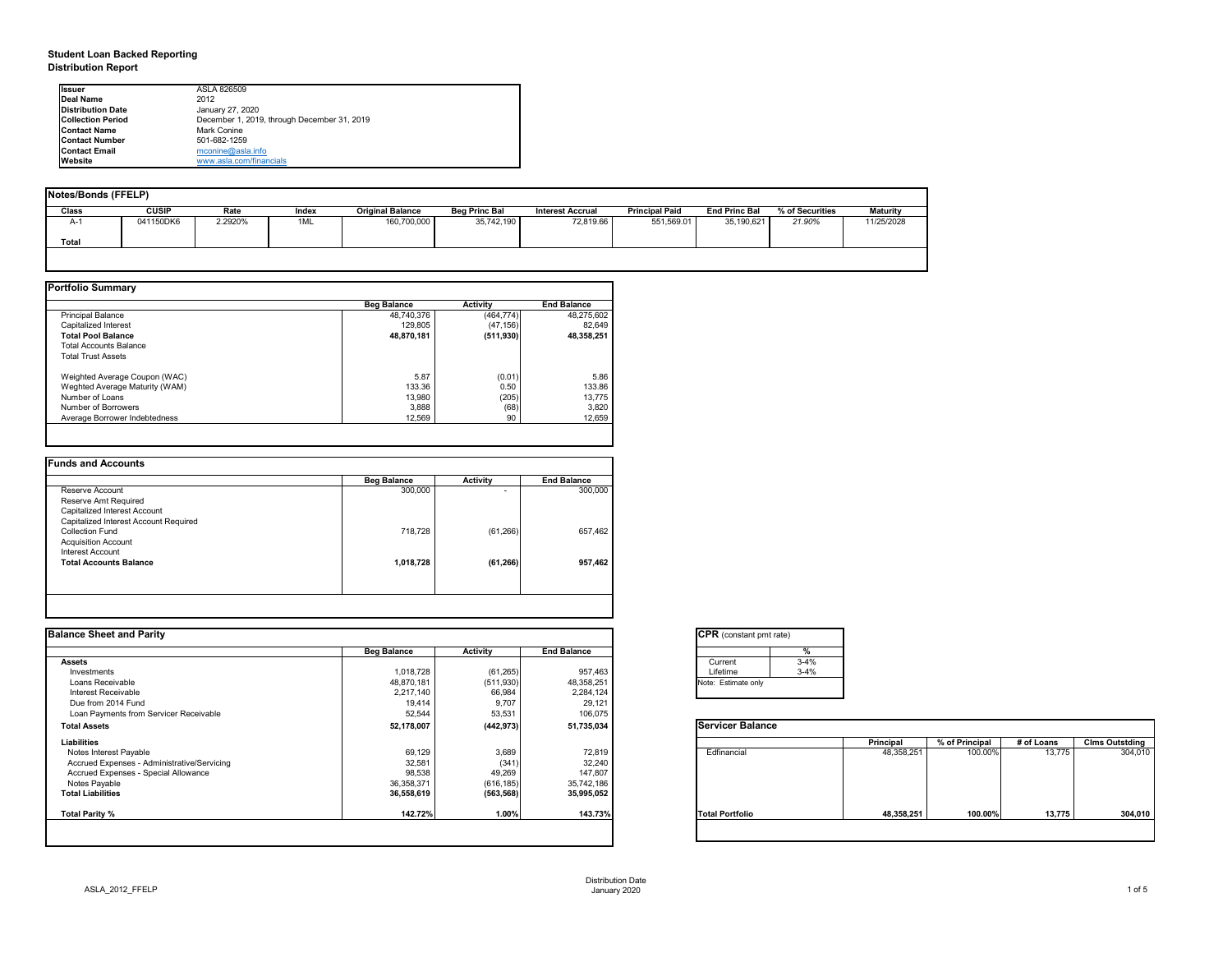## **Student Loan Backed Reporting Distribution Report**

### **Delinquency Status**

|                           | # of Loans       |               | Principal        |               | % of Principal   |               | <b>WAC</b>       |               | <b>WARM</b>      |               |
|---------------------------|------------------|---------------|------------------|---------------|------------------|---------------|------------------|---------------|------------------|---------------|
|                           | <b>Beginning</b> | <b>Ending</b> | <b>Beginning</b> | <b>Ending</b> | <b>Beginning</b> | <b>Ending</b> | <b>Beginning</b> | <b>Ending</b> | <b>Beginning</b> | <b>Ending</b> |
| In School                 | 25               | 24            | 107,328          | 104,404       | 0.22%            | 0.22%         | 6.31             | 6.29          | 118.04           | 118.49        |
| Grace                     |                  |               | $\sim$           | 2,924         | 0.00%            | 0.01%         | #DIV/0!          | 6.80          | #DIV/0!          | 102.00        |
| Repayment                 |                  |               |                  |               |                  |               |                  |               |                  |               |
| Current                   | 9,437            | 9,442         | 31,214,741       | 31,068,262    | 63.87%           | 64.25%        | 6.12             | 6.11          | 146.74           | 146.70        |
| 31-60 Days Delinquent     | 458              | 413           | 1,885,759        | 1,709,070     | 3.86%            | 3.53%         | 6.10             | 6.26          | 116.73           | 124.97        |
| 61-90 Days Delinquent     | 779              | 382           | 3,305,039        | 1,569,768     | 6.76%            | 3.25%         | 6.06             | 6.09          | 132.62           | 118.68        |
| 91-120 Days Delingent     | 174              | 637           | 825,610          | 2,781,917     | 1.69%            | 5.75%         | 6.12             | 6.03          | 131.72           | 134.04        |
| 121-180 Days Delinquent   | 146              | 219           | 568,108          | 1,002,481     | 1.16%            | 2.07%         | 6.00             | 6.03          | 119.40           | 123.82        |
| 181-270 Days Delinquent   | 284              | 202           | 1,176,749        | 791,184       | 2.41%            | 1.64%         | 6.23             | 6.29          | 104.78           | 108.63        |
| 271+ Days Delinquent      | 37               | 71            | 142,771          | 278,331       | 0.29%            | 0.58%         | 6.37             | 6.14          | 103.34           | 101.22        |
| <b>Total Repayment</b>    | 11,315           | 11,366        | 39, 118, 777     | 39,201,012    | 80.05%           | 81.06%        | 6.12             | 6.11          | 141.97           | 142.05        |
| Forbearance               | 1,253            | 1,099         | 4,658,922        | 4,228,353     | 9.53%            | 8.74%         | 6.16             | 6.21          | 124.78           | 130.26        |
| Deferment                 | 1,310            | 1,224         | 4,683,899        | 4,533,519     | 9.58%            | 9.37%         | 6.11             | 6.10          | 130.23           | 131.13        |
| <b>Claims in Progress</b> | 77               | 61            | 301,255          | 288,039       | 0.62%            | 0.60%         | 6.35             | 6.00          | 129.98           | 115.00        |
| <b>Claims Denied</b>      |                  |               |                  |               |                  |               |                  |               |                  |               |
| <b>Total Portfolio</b>    | 13,980           | 13,775        | 48,870,181       | 48,358,251    | 100.00%          | 100.00%       | 6.12             | 6.12          | 139.08           | 139.78        |

|                                     |                  | # of Loans    |                  | <b>Principal</b> | % of Principal   |               | <b>WAC</b>       |        | <b>WARM</b>      |        |
|-------------------------------------|------------------|---------------|------------------|------------------|------------------|---------------|------------------|--------|------------------|--------|
|                                     | <b>Beginning</b> | <b>Ending</b> | <b>Beginning</b> | <b>Ending</b>    | <b>Beginning</b> | <b>Ending</b> | <b>Beginning</b> | Ending | <b>Beginning</b> | Ending |
| Current                             | 9,437            | 9,442         | 31,214,741       | 31,068,262       | 79.79%           | 79.25%        | 6.12             | 6.11   | 146.74           | 146.70 |
| 31-60 Days Delinquent               | 458              | 413           | 1,885,759        | 1,709,070        | 4.82%            | 4.36%         | 6.10             | 6.26   | 116.73           | 124.97 |
| 61-90 Days Delinquent               | 779              | 382           | 3,305,039        | 1,569,768        | 8.45%            | 4.00%         | 6.06             | 6.09   | 132.62           | 118.68 |
| 91-120 Days Delinqent               | 174              | 637           | 825,610          | 2,781,917        | 2.11%            | 7.10%         | 6.12             | 6.03   | 131.72           | 134.04 |
| 121-180 Days Delinquent             | 146              | 219           | 568,108          | 1,002,481        | 1.45%            | 2.56%         | 6.00             | 6.03   | 119.40           | 123.82 |
| 181-270 Days Delinquent             | 284              | 202           | 1,176,749        | 791,184          | 3.01%            | 2.02%         | 6.23             | 6.29   | 104.78           | 108.63 |
| 271+ Days Delinquent                |                  |               | 142,771          | 278,331          | 0.36%            | 0.71%         | 6.37             | 6.14   | 103.34           | 101.22 |
| <b>Total Portfolio in Repayment</b> | 11,315           | 11,366        | 39,118,777       | 39,201,012       | 100.00%          | 100.00%       | 6.12             | 6.11   | 141.97           | 142.05 |

| Portfolio by Loan Type                |                  |               |                  |               |                  |               |                  |               |                  |        |
|---------------------------------------|------------------|---------------|------------------|---------------|------------------|---------------|------------------|---------------|------------------|--------|
|                                       | # of Loans       |               | <b>Principal</b> |               | % of Principal   |               | <b>WAC</b>       |               | <b>WARM</b>      |        |
|                                       | <b>Beginning</b> | <b>Ending</b> | <b>Beginning</b> | <b>Ending</b> | <b>Beginning</b> | <b>Ending</b> | <b>Beginning</b> | <b>Ending</b> | <b>Beginning</b> | Ending |
| <b>Subsidized Consolidation Loans</b> |                  |               |                  |               |                  |               |                  |               |                  |        |
| Unsubsidized Consolidation Loans      |                  |               |                  |               |                  |               |                  |               |                  |        |
| <b>Subsidized Stafford Loans</b>      | 7,873            | 7,749         | 22,116,830       | 21,816,764    | 45.26%           | 45.11%        | 6.02             | 6.02          | 128.09           | 128.56 |
| Unsubsidized Stafford Loans           | 5,913            | 5,838         | 25,498,526       | 25,320,848    | 52.18%           | 52.36%        | 6.11             | 6.11          | 149.79           | 150.70 |
| PLUS/GradPLUS Loans                   | 194              | 188           | 1,254,825        | 1,220,639     | 2.57%            | 2.52%         | 8.19             | 8.20          | 115.09           | 113.89 |
| <b>SLS Loans</b>                      |                  |               |                  |               |                  |               |                  |               |                  |        |
| <b>Total Portfolio</b>                | 13,980           | 13,775        | 48,870,181       | 48,358,251    | 100.00%          | 100.00%       | 6.12             | 6.12          | 139.08           | 139.78 |

|                                            |                  | # of Loans    |                  | <b>Principal</b> | % of Principal   |               | <b>WAC</b>       |               | <b>WARM</b>      |               |
|--------------------------------------------|------------------|---------------|------------------|------------------|------------------|---------------|------------------|---------------|------------------|---------------|
|                                            | <b>Beginning</b> | <b>Ending</b> | <b>Beginning</b> | <b>Ending</b>    | <b>Beginning</b> | <b>Ending</b> | <b>Beginning</b> | <b>Ending</b> | <b>Beginning</b> | <b>Ending</b> |
| Graduate / 4-Year Loans                    | 10,745           | 10,585        | 38,829,784       | 38,385,267       | 79.45%           | 79.38%        | 6.12             | 6.12          | 138.34           | 139.01        |
| 2-Year Loans                               | 2,979            | 2,937         | 9,416,791        | 9,354,293        | 19.27%           | 19.34%        | 6.12             | 6.12          | 142.12           | 143.03        |
| Proprietary / Technical / Vocational Loans | 256              | 253           | 623,606          | 618,691          | 1.28%            | 1.28%         | 6.06             | 6.06          | 139.26           | 139.05        |
| Unknown (Consolidation) Loans              |                  |               |                  |                  |                  |               |                  |               |                  |               |
| Other Loans                                |                  |               |                  |                  |                  |               |                  |               |                  |               |
| <b>Total Portfolio</b>                     | 13,980           | 13,775        | 48,870,181       | 48,358,251       | 100.00%          | 100.00%       | 6.12             | 6.12          | 139.08           | 139.78        |

|                        |                  | # of Loans    |                  |               | % of Principal   |               |
|------------------------|------------------|---------------|------------------|---------------|------------------|---------------|
|                        | <b>Beginning</b> | <b>Ending</b> | <b>Beginning</b> | <b>Ending</b> | <b>Beginning</b> | <b>Ending</b> |
| <b>Fixed Loans</b>     | 8,075            | 7,950         | 32,485,876       | 32,157,526    | 66.47%           | 66.50%        |
| Variable Loans         | 5,905            | 5,825         | 16,384,305       | 16,200,726    | 33.53%           | 33.50%        |
| T-Bill Loans           | 5,905            | 5,825         | 16,384,305       | 16,200,726    | 33.53%           | 33.50%        |
| <b>CMT Loans</b>       |                  |               |                  |               |                  |               |
| <b>Total Portfolio</b> | 13,980           | 13,775        | 48,870,181       | 48,358,251    | 100.00%          | 100.00%       |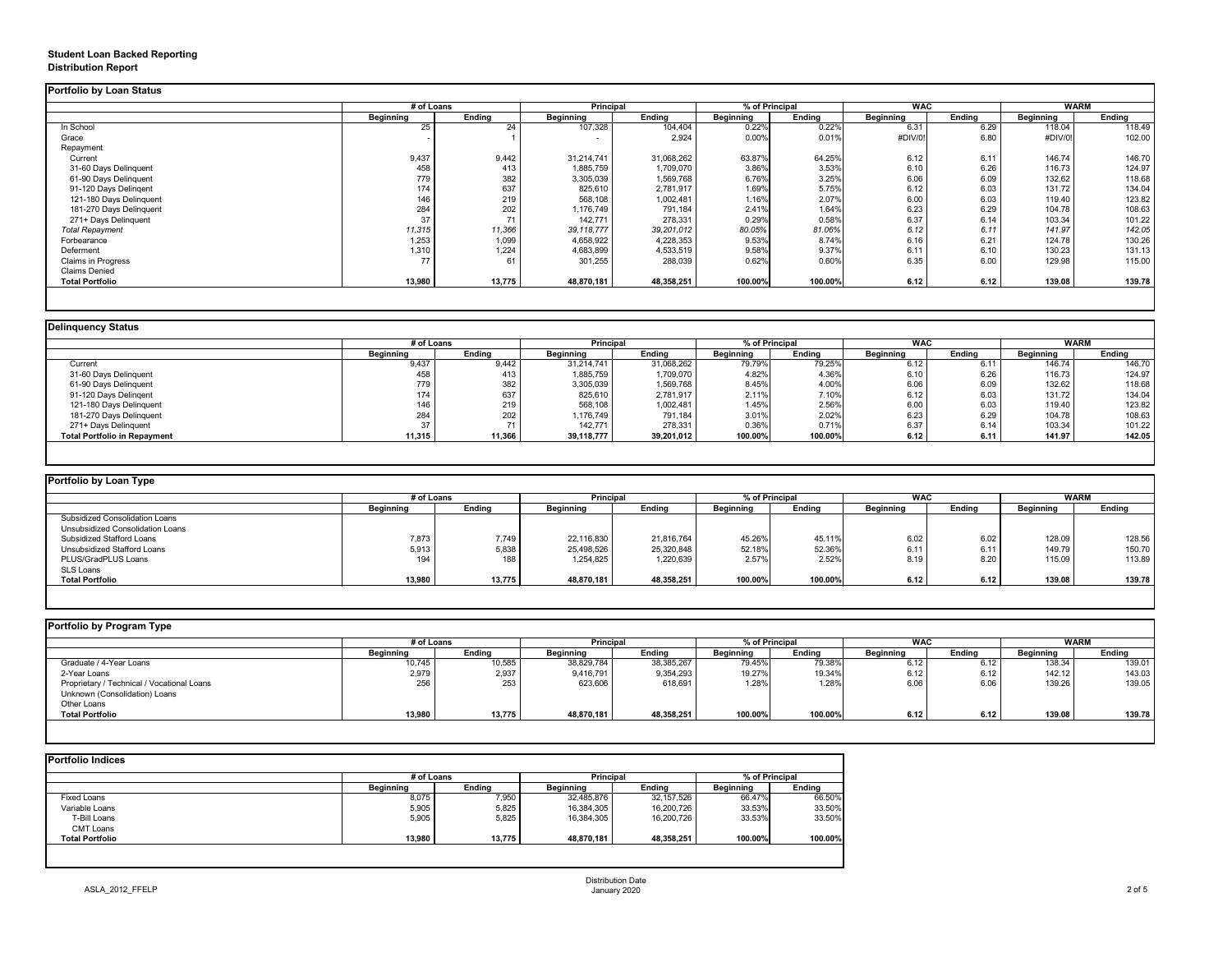**Distribution Date** January 27, 2020 **Collection Period** December 1, 2019, through December 31, 2019

## **Collection Activity**

| as of 12/31/2019 |
|------------------|
| 718,728          |
| 655,238          |
|                  |
|                  |
|                  |
| 1,390            |
|                  |
|                  |
|                  |
|                  |
|                  |
|                  |
|                  |
|                  |
| (717, 895)       |
|                  |
| 657,462          |
|                  |

| <b>Fees Due for Current Period</b> | as of 12/31/2019 |
|------------------------------------|------------------|
| Indenture Trustee Fees             | 833.33           |
| <b>Servicing Fees</b>              | 28,210           |
| <b>Administration Fees</b>         | 4,030            |
| Late Fees                          |                  |
| <b>Other Fees</b>                  |                  |
| <b>Total Fees</b>                  | 33,073.33        |

| <b>ICumulative Default Rate</b>                                                                      | as of 12/31/2019 |
|------------------------------------------------------------------------------------------------------|------------------|
|                                                                                                      |                  |
| Current Period Defaults (\$)                                                                         | 204,330.80       |
| Cumulative Defaults (\$)                                                                             | 43,659,278.60    |
| Cumulative Default (% of original pool balance)                                                      | 27.19%           |
| Cumulative Default (% of cumulative entered repayment balance) <sup>a</sup>                          | 90.48%           |
| Current Period Payments (Recoveries) from Guarantor (\$)                                             | 160,421.62       |
| Current Period Borrower Recoveries (\$)                                                              | n/a              |
| Cumulative Recoveries $(\$)^b$                                                                       | \$40,989,063.29  |
| Cumulative Recovery Rate (%)                                                                         | 93.88%           |
| Cumulative Net Loss Rate (%)                                                                         | 1.66%            |
| Servicer Reject Rate (FFELP) (%)                                                                     |                  |
| Cumulative Servicer Reject Rate (FFELP) (%)                                                          |                  |
| Repayment balance includes all repayment loans with the exception of balances in claim status<br>la) |                  |
| Cumulative Recoveries includes 97% of claims in progress balances<br>b)                              |                  |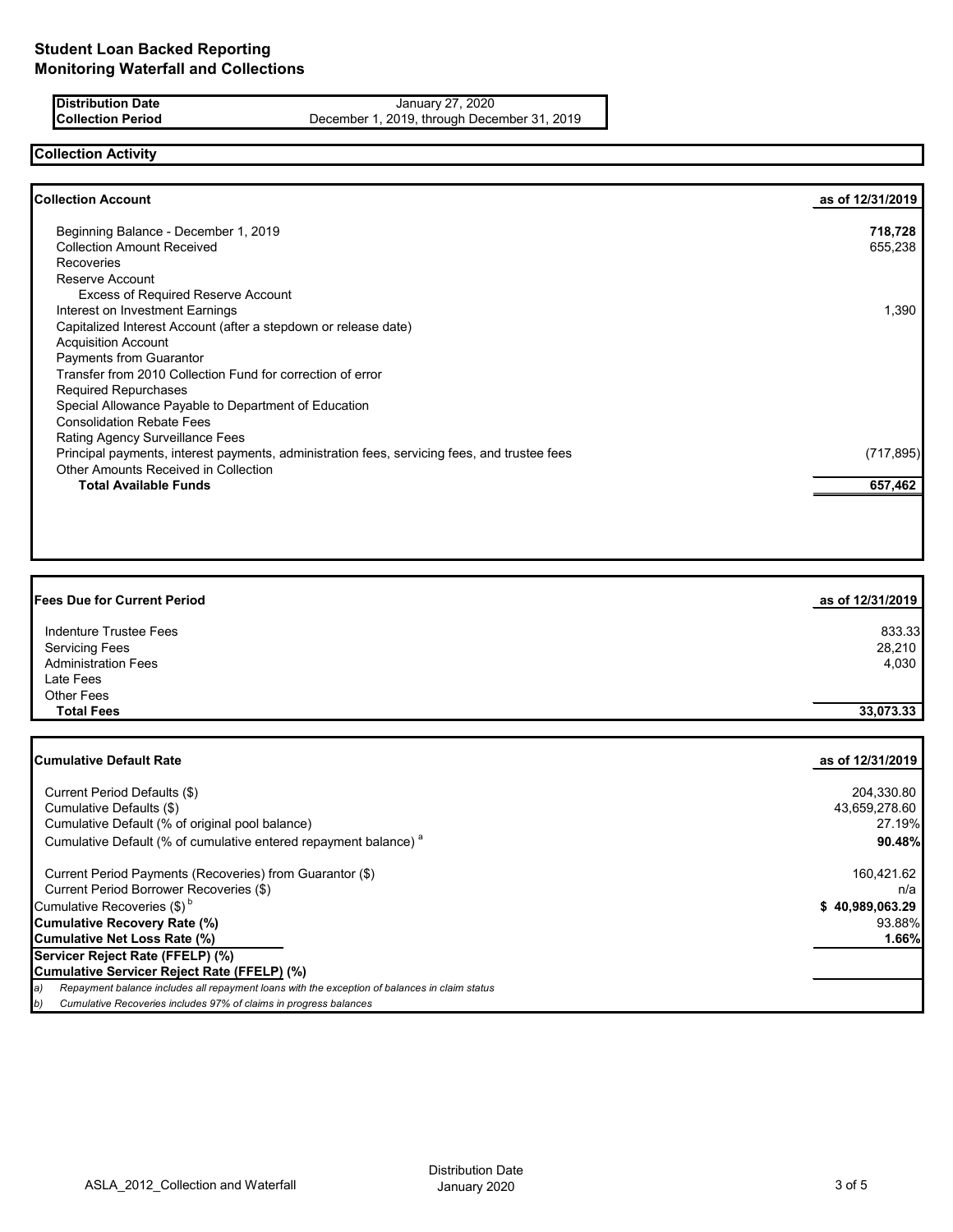# **Waterfall Activity**

| <b>Waterfall for Distribution</b>                                                         | <b>Amount Due</b> | <b>Amount Remaining</b> |
|-------------------------------------------------------------------------------------------|-------------------|-------------------------|
| <b>Total Available Funds</b>                                                              |                   | 657,462                 |
| <b>First:</b> Payments under any Joint Sharing Agreement                                  |                   |                         |
| <b>Second: Trustee Fees</b>                                                               | 833.33            | 656,629                 |
| Third: Servicing Fees and Backup Servicing Fees                                           | 28,210            | 628,419                 |
| <b>Fourth: Administration Fees</b>                                                        | 4,030             | 624,389                 |
| <b>Fifth: Noteholder Interest</b>                                                         | 72,819.66         | 551,569                 |
| Sixth: Reinstate the balance of the Reserve Fund up to the Specified Reserve Fund Balance |                   |                         |
| Seventh: Noteholder Principal, until paid in full                                         | 551,569.01        | (0)                     |
|                                                                                           |                   |                         |

| <b>Principal and Interest Distributions</b>  | <b>Class A-1</b> |  |
|----------------------------------------------|------------------|--|
|                                              |                  |  |
| Monthly Interest Due                         | 72,819.66        |  |
| Monthly Interest Paid                        | 72,819.66        |  |
| Interest Shortfall                           | O                |  |
| Interest Carryover Due                       | 0                |  |
| Interest Carryover Paid                      | 0                |  |
| <b>Interest Carryover</b>                    | 0                |  |
| <b>Monthly Principal Distribution Amount</b> | 551,569.01       |  |
| <b>Monthly Principal Paid</b>                | 551,569.01       |  |
| Shortfall                                    | $\mathbf{0}$     |  |
| <b>Total Distribution Amount</b>             | 624,388.67       |  |
|                                              |                  |  |